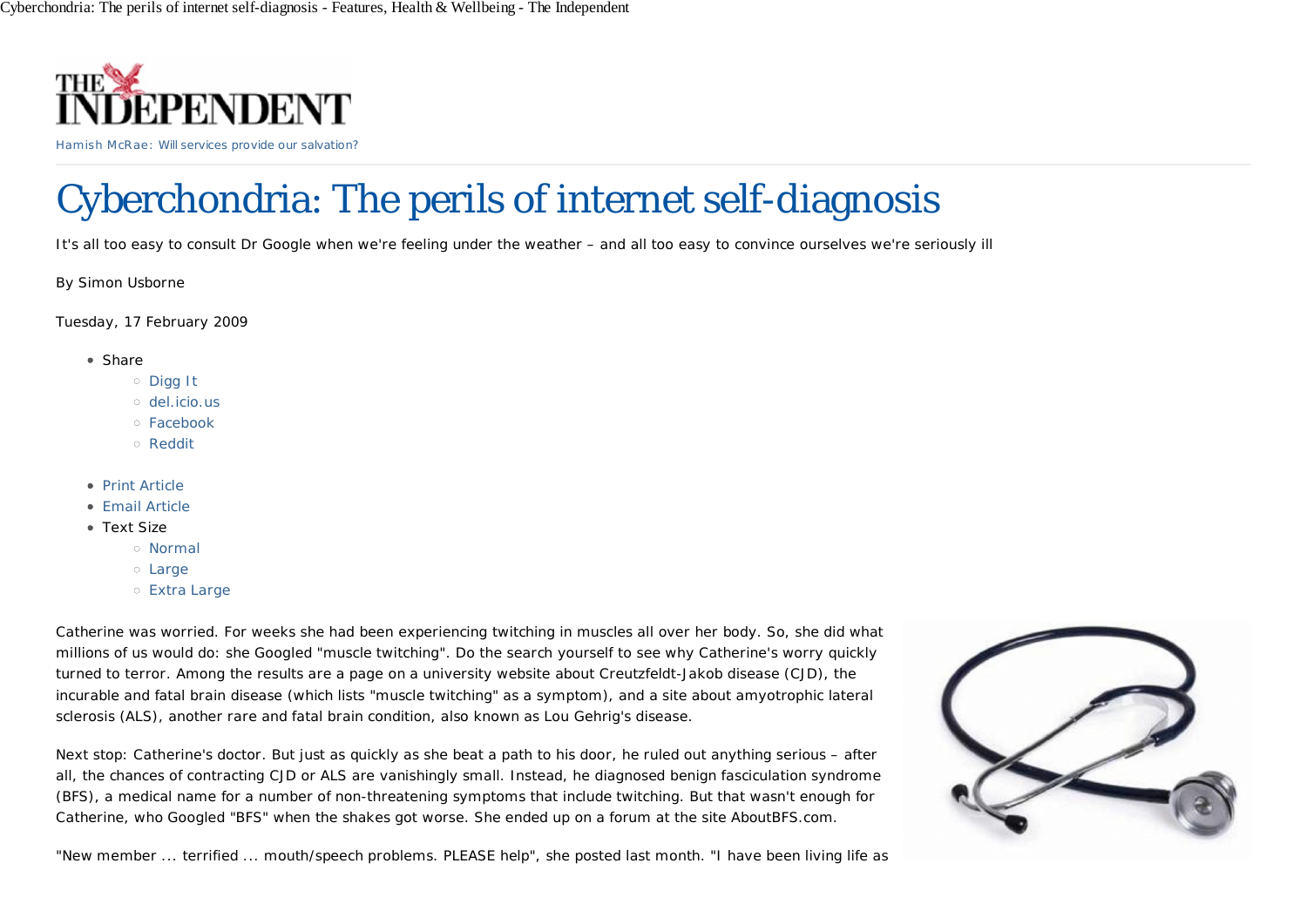ALAMY *Is the internet making first-year medical students of us all?* if I was going to die in 18 months ... I feel like everyone thinks I'm crazy." But Catherine is no more crazy than she is terminally ill. She is, however, a "cyberchondriac", a term that describes a growing number of otherwise rational internet users who, when they present their symptoms to "Dr Google", latch on to the worst "diagnosis" thrown back at them.

Cyberchondria has been around for almost a decade, but a recent study is the first to systematically investigate it. Eric Horvitz and Ryen White, scientists at Microsoft's research division, analysed the internet behaviour of a million surfers around the world, and carried out a survey of more than 500 Microsoft employees, to discover how the internet is giving many of us an acute case of the heebie-jeebies.

Let's take brain tumours as an example. They are mercifully rare, developing in fewer than one in 50,000 people (0.002 per cent of us). Yet Horvitz and White's research shows that 25 per cent of the documents thrown up by a web search for "headache" points to a brain tumour as a possible cause. ALS, which is the form of motor neurone disease (MND) from which Stephen Hawking suffers, is similarly rare; MND affects fewer than one in every 14,000 people (0.007 per cent of us). But again, as Catherine found, the proportion of websites listing it as a cause of twitching is significantly higher.

"The problem starts with bias," says Horvitz, who also has a medical degree. "Nobody is excited to write about caffeine withdrawal and its role in headaches, but brain tumours – that's much more interesting. Search engines aren't savvy about this bias – they are programmed to generate results relevant to the query, not the person making it." Apparently unaware of the disproportionate level of attention given to scary diseases, people frequently relate search rankings with likelihood; if a search for muscle twitching reveals three results near the top of the page about ALS, then, as Horvitz says: "It's, 'Oh my God, these twitches mean I've got motor neurone disease – get me a wheelchair!'."

Why are so many of us so willing to believe the skewed result of web searches? One problem is laziness. A recent American study by the Pew Internet Project revealed that while eight in 10 of us use the internet to look for information about our health, about the same proportion – 75 per cent – do not check the source of that information or the date it was created. The rest comes down to psychology. Horvitz points to a famous fallacy known as "base rate neglect", where evidence makes people believe something is relatively likely to happen, despite the real chances being very low. "If a healthy person under 35 has chest pain, it is unlikely to be related to the heart, but because there is so much on the web linking the two, they forget the low background probability."

A similar effect playing on the minds of cyberchondriacs is something called "availability bias", which happens when people make predictions of likelihood based largely on what comes to mind. A classic example is the smoker who thinks they're safe "because my granny smoked 20 a day and lived to 96". Likewise, the net surfer who sees 100 results for ALS lets that skew their prediction of their own risk. "The same thing happened before the internet," Horvitz adds. "I remember getting worried when I was studying medicine. According to one study, up to 75 per cent of first- and second-year medical students end up thinking they have one significant yet imaginary disease based on what they're learning – some call it 'medical school-itis'. To some extent, the internet is making first- year medical students of us all. The problem is that often the information isn't as good."

Surely the only cure for cyberchondria is to steer well clear of the internet? Not according to Pauline Brimblecombe, a GP who works near Cambridge. She believes the internet has made patients "more interested in their own health and therefore more likely to look after themselves". She adds: "If my patients Google something and come rushing in with bits of paper, at least I know what they're worried about and can reassure them." Horvitz, too, believes in the power of the web. "It's an extraordinary resource for healthcare information," he says. "We're talking about a stone with a rough edge here, not a fatal flaw."

One man trying to polish that stone is John Voorhis, an IT consultant from New Jersey. When he developed muscle twitches like Catherine's, he was also scared. But,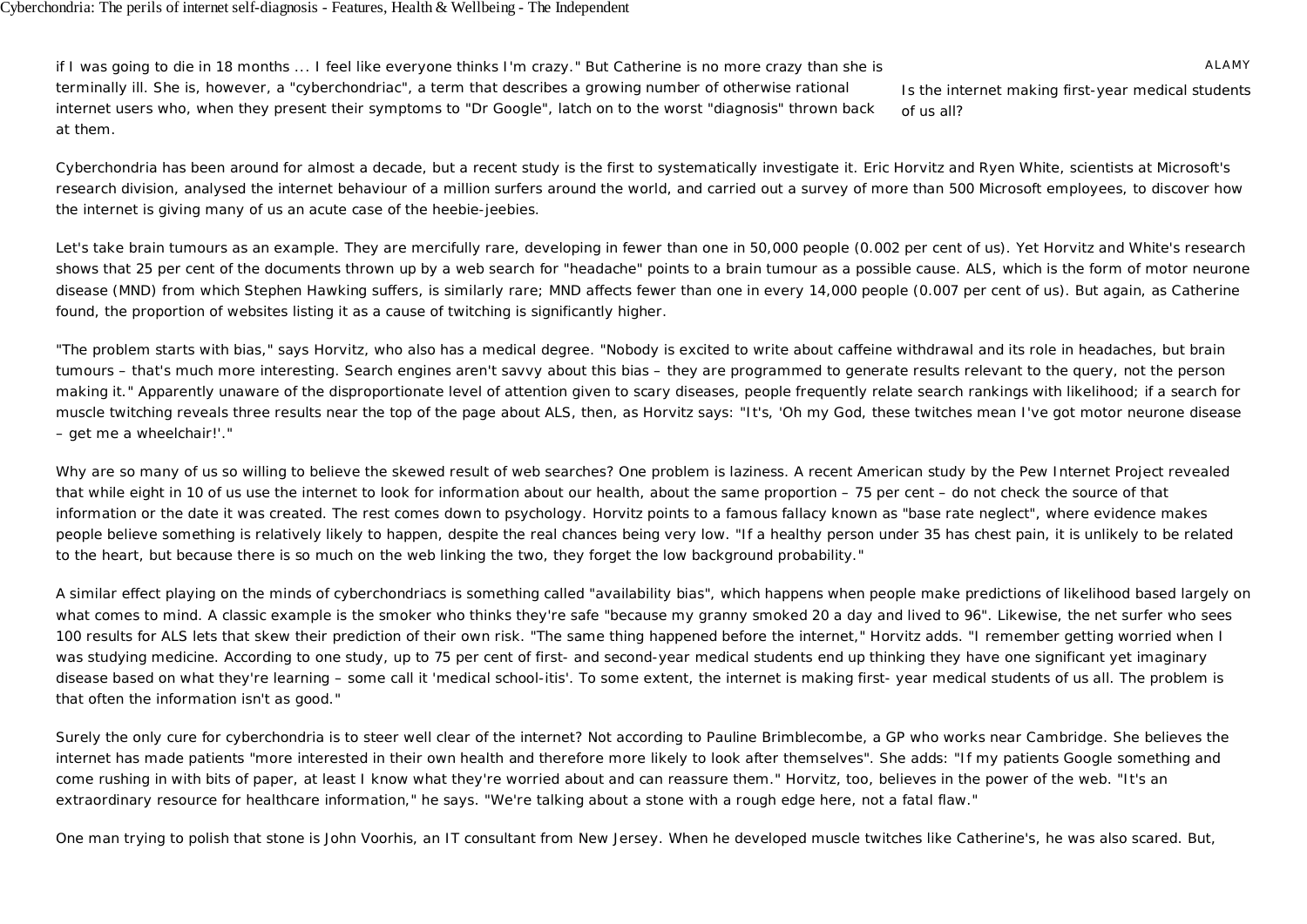#### Cyberchondria: The perils of internet self-diagnosis - Features, Health & Wellbeing - The Independent

unlike Catherine, Voorhis was reassured by his doctor, who also diagnosed him with BFS. Then, alarmed by the lack of information about his condition – and the tsunami of online horror stories – he launched AboutBFS.com, the site that allayed Catherine's fears. "A lot of people come to the site thinking they have ALS," Voorhis says. "Now they find a community of people to reassure them. I can't count the number of times I've had emails from people saying the site has saved their marriage or even their life."

Voorhis is helping one group of cyberchondriacs, but a Swiss organisation is trying to reach them all. The Health on the Net Foundation (HON) started life in 1995 with a meeting of 60 scientists in Geneva. "They realised very early on that the internet would be used not only by researchers and scientists but also the general public," says Celia Boyer, HON's executive director. "They also identified that due to the nature of the web – anyone can put information online – it could be a dangerous place to get health information."

HON has set up a code of conduct, which requires the 6,500 sites that have signed up to it to display information responsibly and inform readers about its purpose and source. It also runs Medhunt, a search engine that pools results from trusted sites. "We are also developing the next generation of search engine," Boyer adds. "We want to create a kind of filter you can add to Google or other sites that only presents results from approved websites."

Horvitz goes one step further and prescribes smart search engines that realise when someone is tapping in symptoms, automatically switching to a "diagnostic mode" in which users are asked their age and other information to provide results based on likelihood rather than simply relevance. But until "Dr Google" wises up, Horvitz says the responsibility to reassure the growing number of cyberchondriacs panicking at their keyboards lies with GPs. "Doctors need to work with patients and realise they are going to go to the web before they come in," he says. "They need to provide guidance on good websites and put themselves in patients' shoes so they know what's out there – good or bad."

## Medical sites: Who to trust

## *Medhunt*

Run by the Health on the Net Foundation, this search engine pools results from websites that comply with its strict code of conduct. www.hon.ch/MedHunt

## *NHS Direct*

Choose your symptoms from an A-Z list or pick a body part to narrow the search for a possible cause. The site will often direct you to your GP. www.selfhelpguide.nhs.uk

## *Patient UK*

Comprehensive source of information run by doctors. Read leaflets, find support or even book appointments and order repeat prescriptions. www.patient.co.uk

## *WebMD*

American site with exhaustive content designed to help you manage your health and find help, plus a smart symptom checker. www.webmd.com

# Post a Comment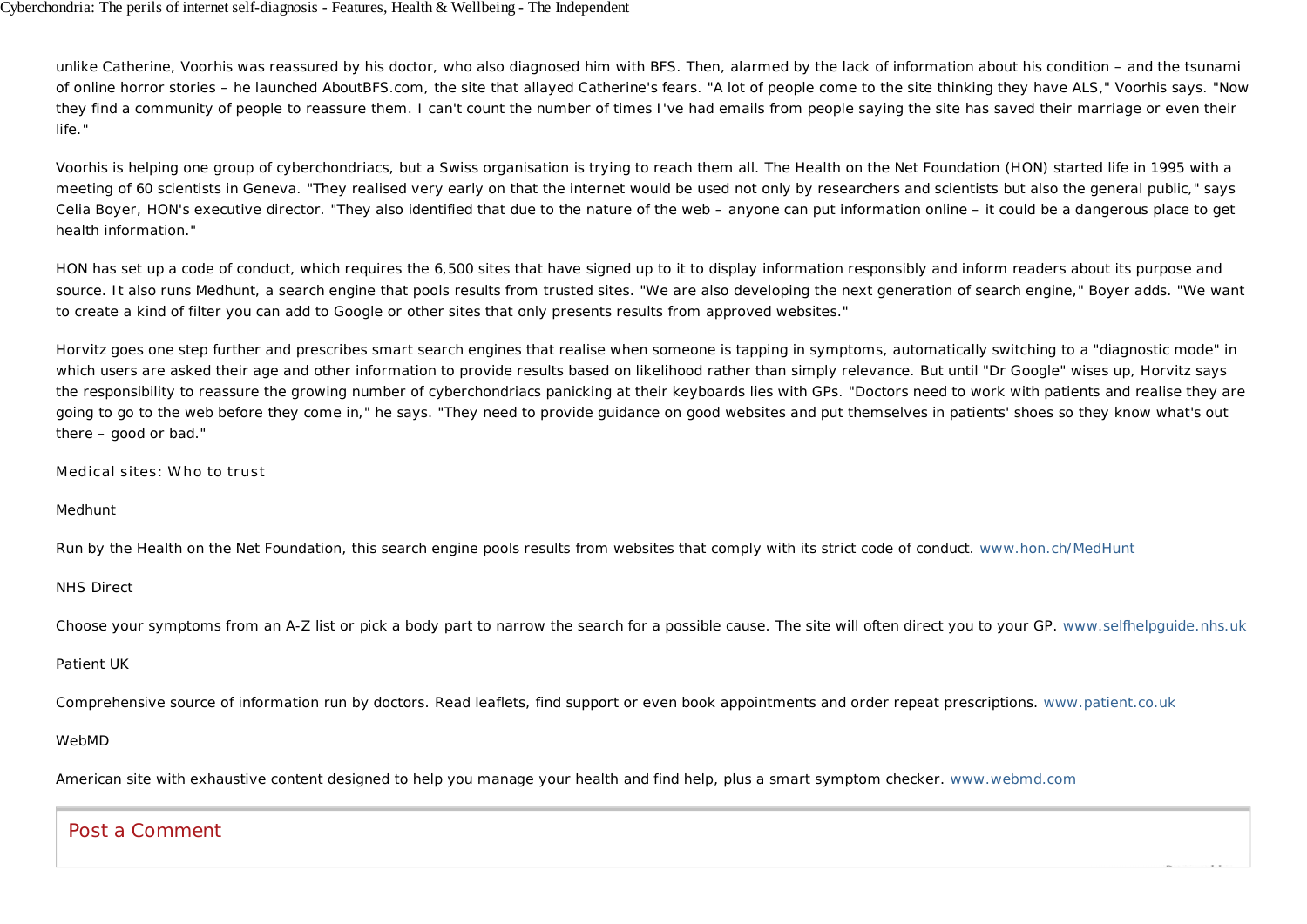| Subject:                                                                                                                                                                                                                                   |                                             | Powered by<br><b>EJOURNAL</b> |
|--------------------------------------------------------------------------------------------------------------------------------------------------------------------------------------------------------------------------------------------|---------------------------------------------|-------------------------------|
| Message:                                                                                                                                                                                                                                   |                                             |                               |
|                                                                                                                                                                                                                                            |                                             |                               |
|                                                                                                                                                                                                                                            |                                             |                               |
|                                                                                                                                                                                                                                            |                                             |                               |
|                                                                                                                                                                                                                                            |                                             |                               |
| View all comments that have been posted about this article.<br>Post Comment                                                                                                                                                                |                                             |                               |
| Offensive or abusive comments will be removed and your IP logged and may be used to prevent further submission. In submitting a<br>comment to the site, you agree to be bound by the Independent Minds Terms of Service.                   |                                             |                               |
| <b>Comments</b>                                                                                                                                                                                                                            |                                             |                               |
| (Leave a comment)                                                                                                                                                                                                                          |                                             |                               |
|                                                                                                                                                                                                                                            | <b>Request to republish</b>                 |                               |
| <b>INDEPENDENT</b><br>MINDS <del>¥</del>                                                                                                                                                                                                   | Cchazknight wrote:                          |                               |
| Member                                                                                                                                                                                                                                     | Tuesday, 17 February 2009 at 12:54 am (UTC) |                               |
|                                                                                                                                                                                                                                            |                                             |                               |
| Hello,                                                                                                                                                                                                                                     |                                             |                               |
| AltSearchEngines.com covers all alternative search engines, particularly medical search engines via our writer of note Hope Leman. I wold love to republish this informative<br>article for my readers; can you let me know your policies? |                                             |                               |
| Thanks,                                                                                                                                                                                                                                    |                                             |                               |
| Charles Knight, editor<br>AltSearchEngines.com                                                                                                                                                                                             |                                             |                               |
| Link   Reply   Thread                                                                                                                                                                                                                      |                                             |                               |
|                                                                                                                                                                                                                                            |                                             |                               |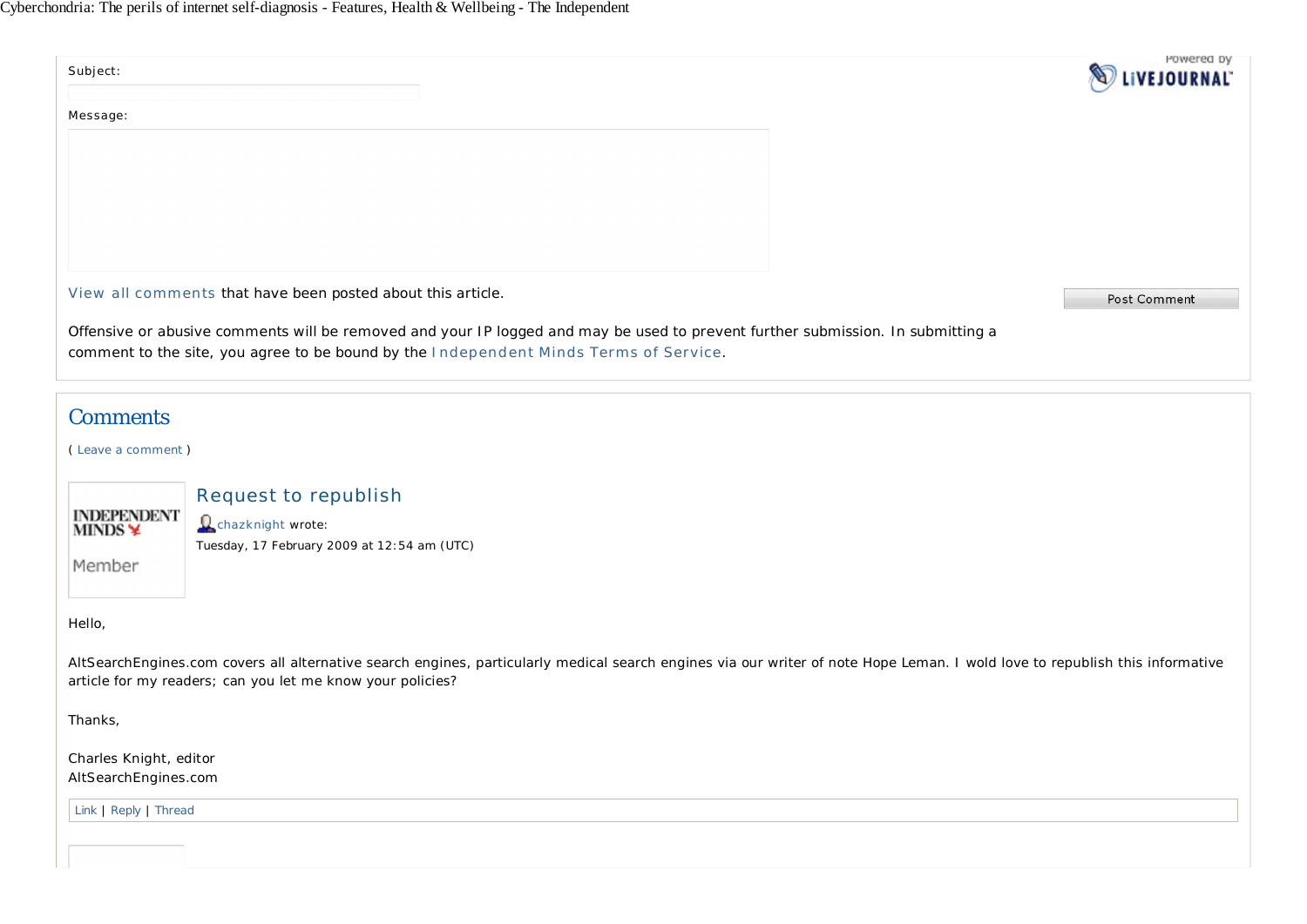# Helps and Hinders

## $\Omega$  starsatnight1 wrote:

Tuesday, 17 February 2009 at 01:09 am (UTC)

The interesting thing is I did go online after having some symptoms, and while accounts from blogs of people's own experiences could on the one hand be reassuring, accounts which detailed similar but more extreme versions of my symptoms led to some panic and fear. The possible illnesses/causes I narrowed down my symptoms to were actually suggested by my doctor. So the information I found out wasn't wildly off. I mostly stuck to nhs and websites I thought looked reliable. One potential cause I didn't think of was suggested by the doc, and the doctor discounted one I'd been worried about. But the others in the middle, they were what I had imagined might be wrong. I do think online info and confessions regarding health can lead to exacerbating fear and worry however. I've never been so panicked before going to a first appointment with a GP. I kept thinking of all the things I read and how the Doctor might mention one of those things. I might have been better without it ...

Link | Reply | Thread



Medical Expert System for the 3rd World

**Q** alexweir1949 wrote: Tuesday, 17 February 2009 at 07:42 am (UTC)

Member

The 3rd world needs a medical expert system much much more than the west. Look at http://cd3wd.com/MedExpSys/index.htm to see what is about to happen... Mr Alex Weir, Harare, Zimbabwe

Link | Reply | Thread

**Webicine INDEPENDENT Q** scot\_in\_canada wrote: **MINDS** Tuesday, 17 February 2009 at 11:17 am (UTC)

Member

I practiced in a city with a large number of computer company employees. The amount of information available to the patient is astounding; most is rubbish. However with the doctor shortage, more patients turned to the internet for advice. I was forced to adapt to this new reality and provided appropriate web sites for medical information. They do exist and should be inquired about at your next doctor visit.

Link | Reply | Thread

**INDEPENDENT MINDS** 

Intelligent Computers? **Q** cadwallon wrote: Tuesday, 17 February 2009 at 02:40 pm (UTC)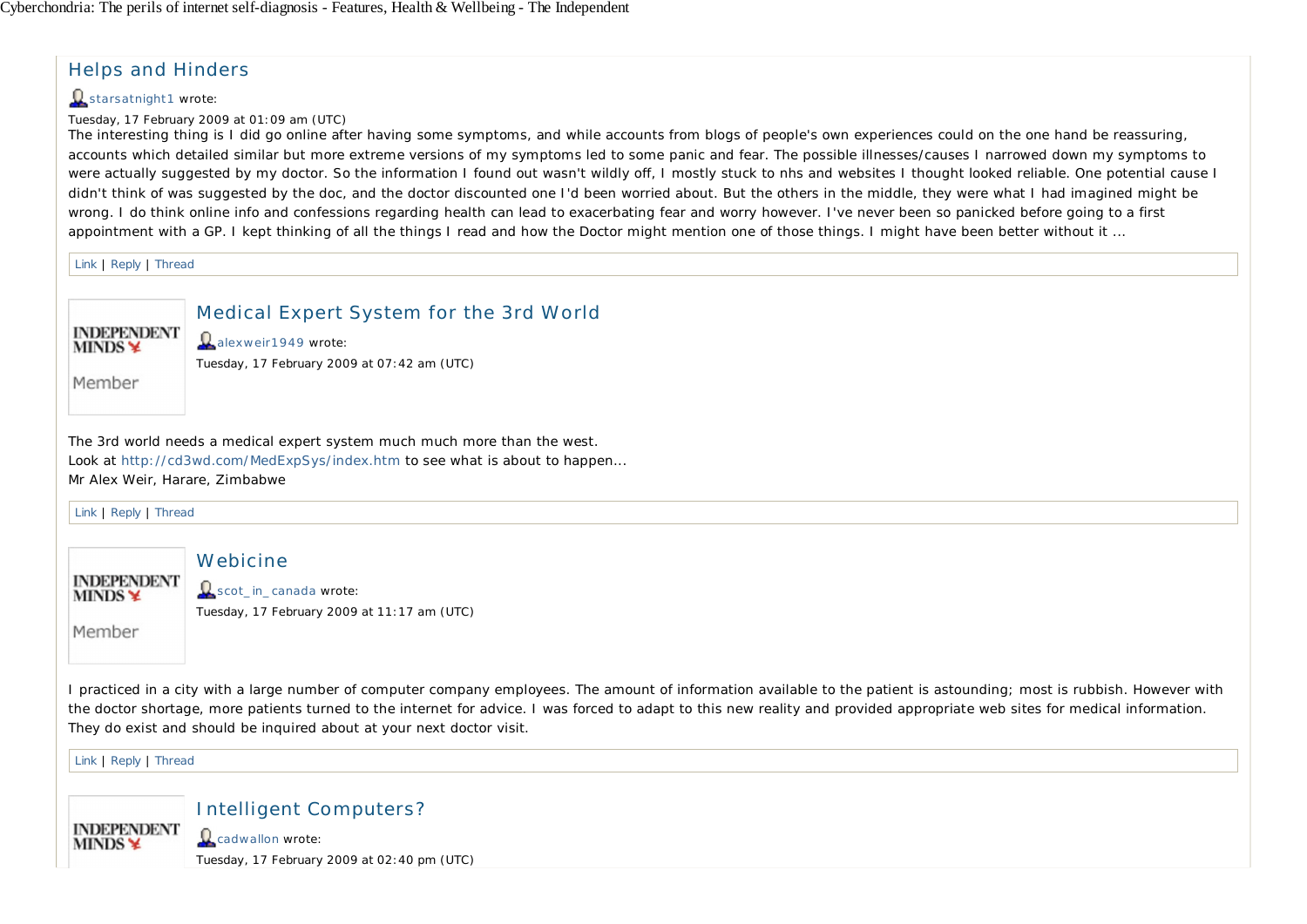I have some knowledge of Patient UK, one of the sites listed at the bottom of the article.

I've worked in expert systems, medical diagnostics and high-quality medical information provision since the 1980s - everything from hand held triage calculators for paramedics to use at sea to full blown diagnostic systems for GPs.

Most general purpose Internet search engines (not mentioning any names) don't use any sort of medical filter when indexing content from around the world. They have no underpinning medical model or review process to weigh up what is valuable and what is not. So, you are as likely to get professor Mad's crackpot theory as a balanced up-to-date view, particularly if professor Mad is good at tempting the search engine's automatic indexing spiders with his material. And this is why you might be directed to a piece on brain tumours when you were just looking for a remedy for a mild hang-over.

Taking the 'headache' example and feeding it into Patient UK, you will get a prioritised list of headache related articles followed by articles on some of the causes of headache

http://www.patient.co.uk/DisplayConcepts.asp?f=1&maxresults=50&WordId=headache

And the reason this happens is there has been professional medical oversight of index creation and the search engine uses an underlying medical model.

The technology driving this search engine is actually capable of generating formal lists of diagnostic reminders based on a patient's symptoms and signs. Here's a demo for abdominal pain and guarding (possible appendicitis) http://www.webmentorlibrary.com/login.asp?user=DEMO&pword=password&target=index&param=destination=conceptsearch.asp?c=abdominal pain and quarding

Although, this facility is available to many GPs as they practice, it's switched off on the general access Patient UK site.

## Why is this?

->

Diagnosis is much more than typing in a few symptoms. It's all to do with interpretation of what people say, the words they choose, how they say them and how they look. It's about following leads, knowing background and putting things in correct context.

Poor old computing devices typically have to take everything on face value, only recognise certain terms, have no common sense and can easily be drawn beyond the limits of their algorithms and databases.

But, website visitors can't see any of this. Indeed, diagnostic system creators might not even know the limitations of their products. So, it can, at best, be misleading or, at worst, downright dangerous to use Internet based search engines for diagnosis.

Medical practitioners, on the other hand, have been trained in terminology and, importantly, can look at lists of suggestions and say "that's rubbish". For them, the machine can provide reminders of valid, but unusual, things they might otherwise overlook.

Quite a different kettle of fish, are Internet sites that turn published research into eg patient friendly risk calculators. Providing the limits of capability and outputs are clearly explained, these can be useful and safe personal assessment tools.

We will see more and more of these as the NHS encourages people to look after themselves.

Anyway, for the moment, my advice is to pick a couple of high quality medical sites and use those.